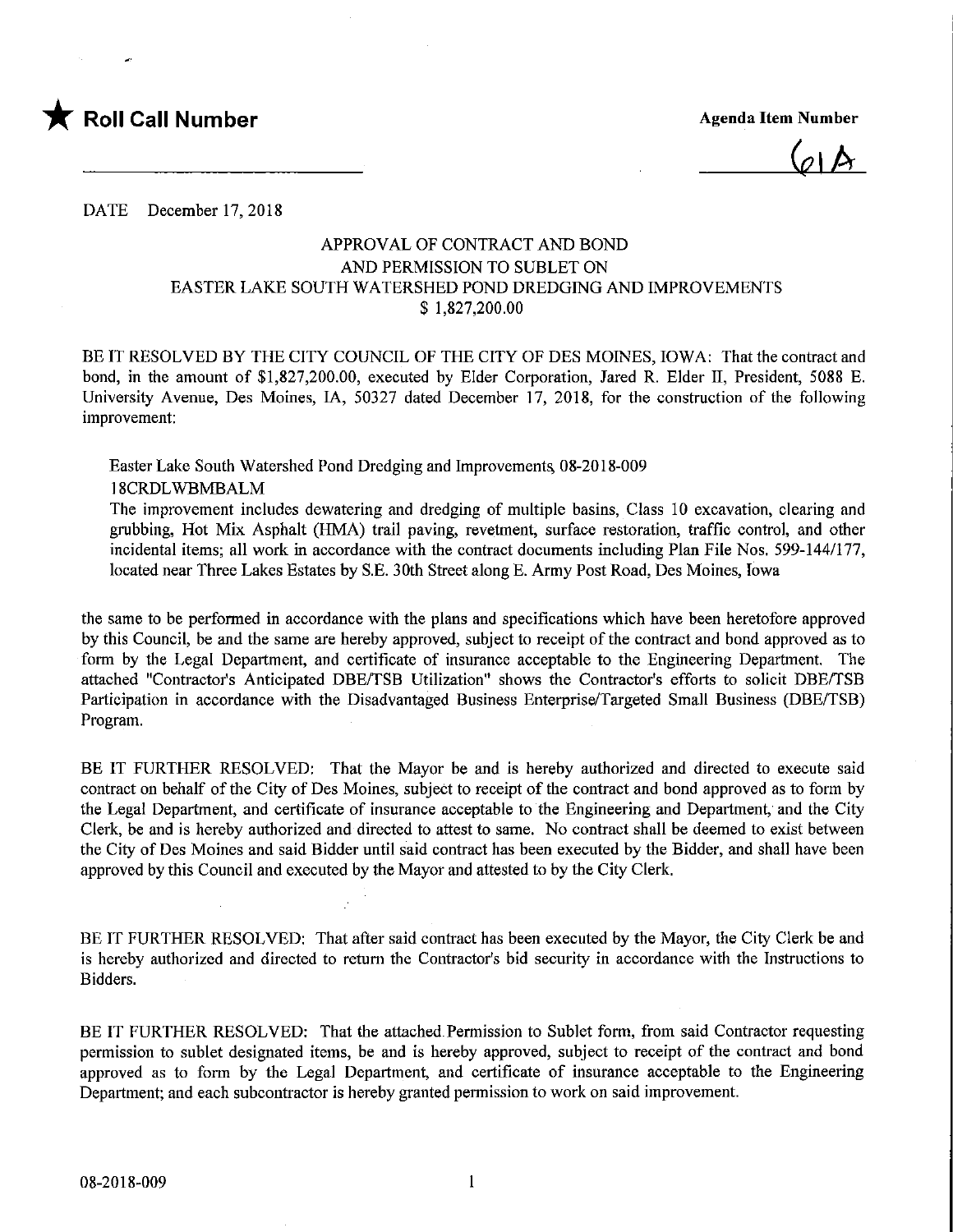

6.1A

DATE December 17, 2018

BE IT FURTHER RESOLVED: That the Des Moines Finance Director is hereby authorized to encumber this contract amount against the funds as identified below, and to acquire Builder's Risk Insurance, if appropriate, for the above referenced improvement.

(City Council Communication Number  $1^9$  $1^{\frac{1}{2^2}}$  attached)

Moved by to adopt.

FORM APPROVED *& othleen Vanderfool* Kathleen Vanderpool

Deputy City Attorney

 $Std$ Funding Source: 2018-2019 CIP, Page Storm - 7, Easter Lake Watershed Improvements, SM061, Being: Anticipated \$425,000 in Iowa DNR Lake Restoration Funds for detention basin dredging, pending IDNR Agreement, and the remaining \$1,402,200 in Storm Water Utility Funds

| <b>COUNCIL ACTION</b> | <b>YEAS</b> | <b>NAYS</b> | <b>PASS</b> | <b>ABSENT</b>   |
|-----------------------|-------------|-------------|-------------|-----------------|
| <b>COWNIE</b>         |             |             |             |                 |
| <b>BOESEN</b>         |             |             |             |                 |
| <b>COLEMAN</b>        |             |             |             |                 |
| <b>GATTO</b>          |             |             |             |                 |
| <b>GRAY</b>           |             |             |             |                 |
| <b>MANDELBAUM</b>     |             |             |             |                 |
| WESTERGAARD           |             |             |             |                 |
| <b>TOTAL</b>          |             |             |             |                 |
| <b>MOTION CARRIED</b> |             |             |             | <b>APPROVED</b> |
|                       |             |             |             |                 |
|                       |             |             |             |                 |
|                       |             |             |             |                 |
|                       |             |             |             | Mavor           |

I, Diane Rauh, City Clerk of said City Council, hereby certify that at a meeting of the City Council, held on the above date, among other proceedings the above was adopted.

IN WITNESS WHEREOF, I have hereunto set my hand and affixed my seal the day and year first above written.

Mayor

 $\overline{2}$